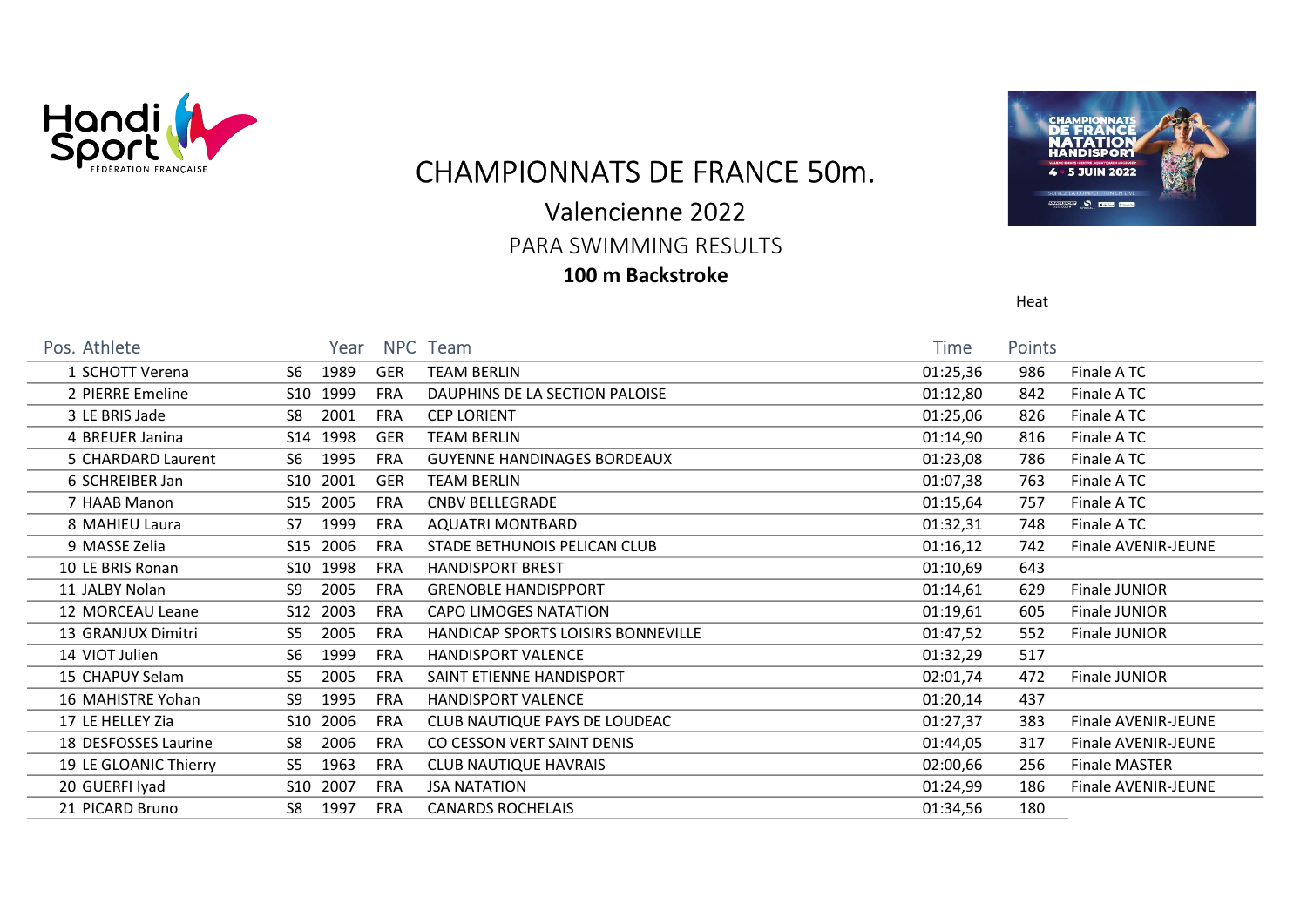

CHAMPIONNATS DE FRANCE 50m.

# Valencienne 2022

PARA SWIMMING RESULTS

### 100 m Backstroke



Heat

| Pos. Athlete                          |                | Year     |            | NPC Team                                    | Time     | <b>Points</b> |                            |
|---------------------------------------|----------------|----------|------------|---------------------------------------------|----------|---------------|----------------------------|
| 22 ORCEL Romain                       | S7             | 2001     | <b>FRA</b> | <b>ANGERS NATATION</b>                      | 01:40,59 | 162           |                            |
| 23 GAUTIER Paul                       | S5             | 2005     | <b>FRA</b> | ASSOCIATION THIONVILLE HANDISPORT           | 02:09,15 | 129           | Finale JUNIOR              |
| 24 HAEFFELE Simon                     | S8             | 1997     | <b>FRA</b> | SPORTS REUNIS COLMAR HANDI NATATION         | 01:37,55 | 127           |                            |
| 25 SCARPINATO Patricia                | S8             | 1959     | <b>FRA</b> | CLUB DES HANDICAPES SPORTIFS AZUREENS CANNS | 01:56,30 | 106           | <b>Finale MASTER</b>       |
| 26 PASQUIER Maiwenn                   |                | S10 2009 | <b>FRA</b> | DAUPHINS DE CHATELLERAULT                   | 01:40,82 | 99            | Finale AVENIR-JEUNE        |
| 27 BEUNAT Fabrice                     | S9             | 1993     | <b>FRA</b> | CENTRE ENTRAINEMENT A LA PERFORMANCE        | 01:34,85 | 91            |                            |
| 28 BORGELLA Pierre                    | S9             | 2001     | <b>FRA</b> | CENTRE ENTRAINEMENT A LA PERFORMANCE        | 01:35,82 | 79            |                            |
| 29 BEN HASSINE Adam                   | S9             | 2009     | <b>FRA</b> | CLUB DES HANDICAPES SPORTIFS AZUREENS CANNS | 01:37,95 | 58            | <b>Finale AVENIR-JEUNE</b> |
| 30 PASQUIER Lenaick                   |                | S10 2005 | <b>FRA</b> | DAUPHINS DE CHATELLERAULT                   | 01:33,94 | 52            | Finale JUNIOR              |
| 31 GREFFIER-GROMAIRE Fabrice S15 1968 |                |          | <b>FRA</b> | CLUB NAUTIQUE DE NEVERS                     | 01:35,64 | 45            | Finale MASTER              |
| 31 CHERET Fanny                       |                | S13 1992 | <b>FRA</b> | A2CMIEUX                                    | 01:46,52 | 45            |                            |
| 33 MATHIEU Julien                     | S9             | 1989     | <b>FRA</b> | <b>HANDISPORT LYONNAIS</b>                  | 01:39,76 | 43            |                            |
| 34 VERON Julie                        | S9             | 2007     | <b>FRA</b> | <b>HANDISPORT BREST</b>                     | 01:54,81 | 41            | <b>Finale AVENIR-JEUNE</b> |
| 35 GUILLAUME RAGAZZINI Johar S6       |                | 1991     | <b>FRA</b> | ASSOCIATION THIONVILLE HANDISPORT           | 02:18,94 | 30            |                            |
| 36 ROCHDI Chams                       | S8             | 2009     | <b>FRA</b> | <b>GUYENNE HANDINAGES BORDEAUX</b>          | 02:07,22 | 28            | <b>Finale AVENIR-JEUNE</b> |
| 37 BORALI Lenaig                      |                | S15 2008 | <b>FRA</b> | <b>HANDISPORT BREST</b>                     | 01:50,60 | 24            |                            |
| 38 DE LUCA Adeline                    | S <sub>3</sub> | 1986     | <b>FRA</b> | <b>GUYENNE HANDINAGES BORDEAUX</b>          | 03:21,31 | 14            |                            |
| 39 LAFITTE Catherine                  | S8             | 1968     | <b>FRA</b> | <b>CANARDS ROCHELAIS</b>                    | 02:14,36 | 9             | <b>Finale MASTER</b>       |
| 40 CHARVET Elea                       | S9             | 2002     | <b>FRA</b> | CENTRE ENTRAINEMENT A LA PERFORMANCE        | 02:07,73 | 5.            | Finale JUNIOR              |
| 40 MACAULEY Pierre                    | S <sub>6</sub> | 1973     | <b>FRA</b> | LA ROCHE SUR YON NATATION                   | 02:11,40 | 5.            | <b>Finale MASTER</b>       |
| 42 JALBY Lucie                        |                | S10 2008 | FRA        | <b>GRENOBLE HANDISPPORT</b>                 | 01:59,52 | 4             |                            |